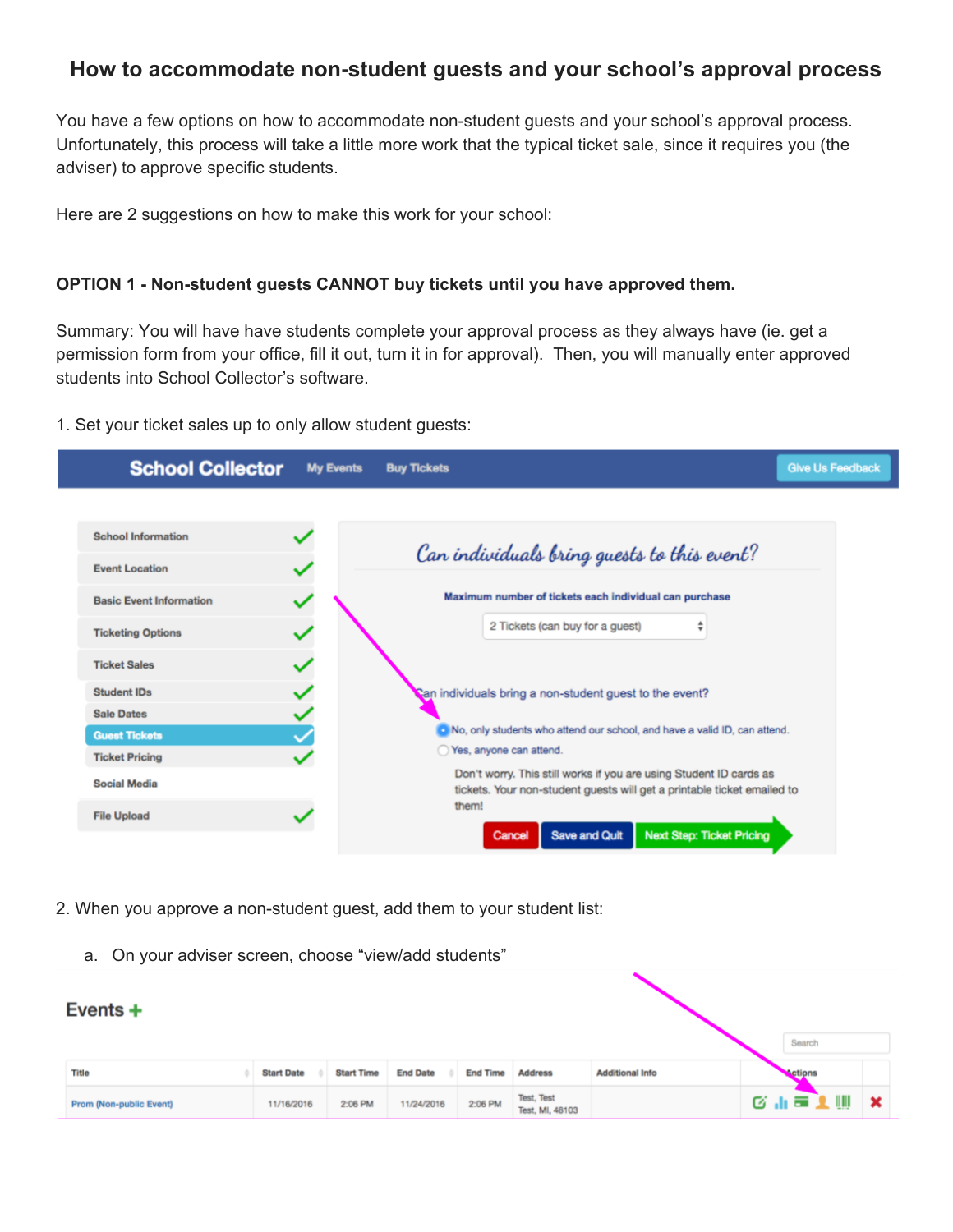b. Then, choose the "+" to add a student.



| <b>Student ID</b> | <b>Name</b>            | Grade |  |
|-------------------|------------------------|-------|--|
| 0001              | <b>Stukkie, Gerrit</b> | 9     |  |

c. Finally, enter student information. **\*\*\*You will be assigning a student ID. In this example, I randomly made the ID 1234 for this guest.**

| <b>Student ID</b>    | 1234                    | 固 |
|----------------------|-------------------------|---|
| <b>First Name</b>    | <b>Guest First Name</b> |   |
| <b>Last Name</b>     | <b>Guest Last Name</b>  |   |
| <b>Student Email</b> | Guest email             |   |
| Grade                | 10                      |   |
| School               | Your School             |   |
|                      | Can Buy Ticket?         |   |

d. Inform that student of the ID they need to use to buy a ticket. They will now be able to purchase online, or during cash sales because School Collector will recognize them as a student.

**OPTION 2 - Students can buy for their non-student guest first, and get approved after.** ( not recommended if you anticipate a large number of non-student guests)